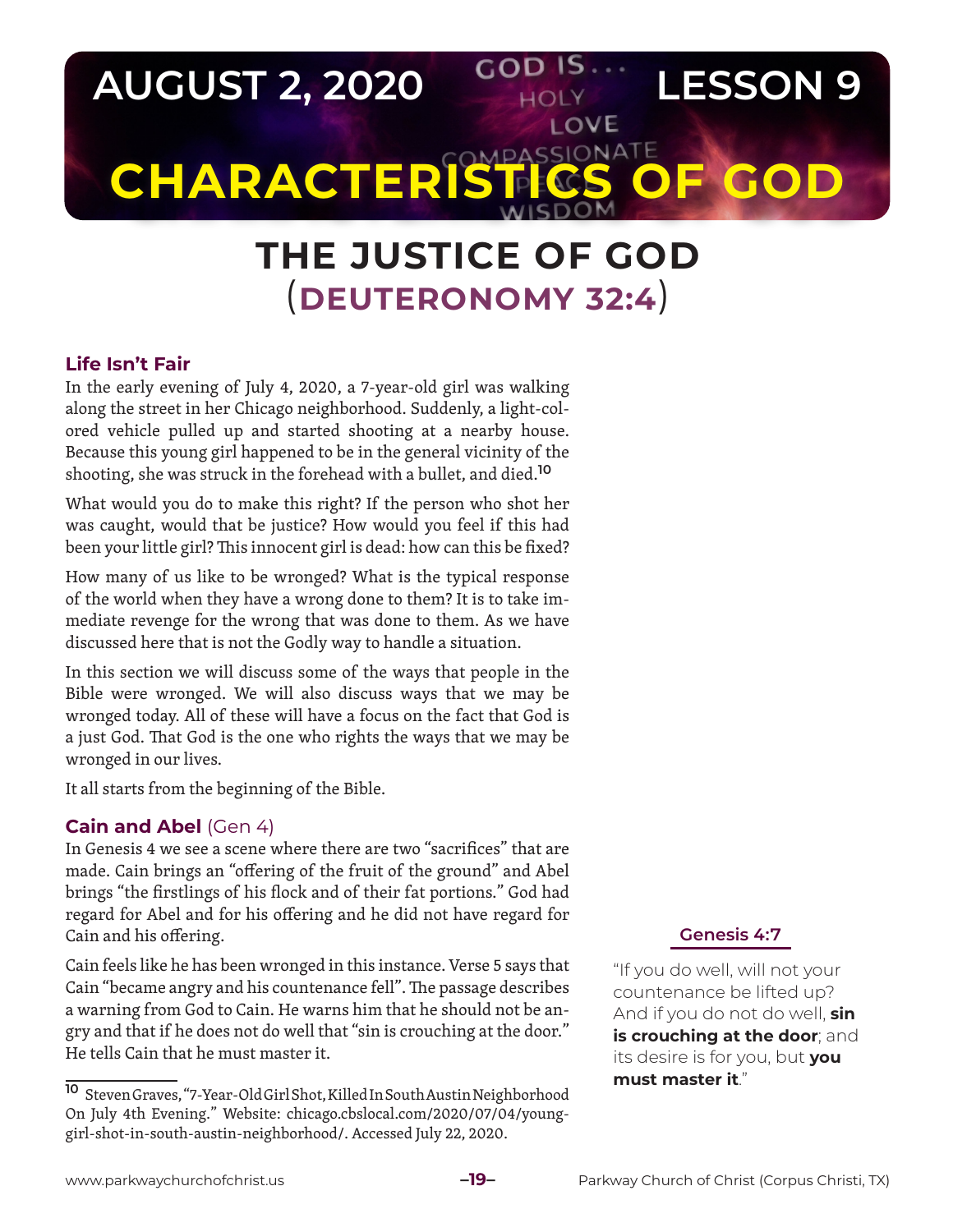What then is the response of Cain? Cain and Abel are in the field and Cain kills his brother. At this point in the chapter we don't see what the reaction was of Adam and Eve but I am sure that as a parent that we could all imagine what our reaction might be. We do see the Justice of God shining through in this instance though.

These are the ways that God showed Justice for Abel and what happened to him:

- **1.** Cain was cursed from the ground: This was his livelihood. This was how he made his way in the world. In this instance and because of the sin that Cain committed he was cursed.
- **2.** Cain was to be a vagrant and wanderer on the earth: Cain would not be in one place. Cain essentially would not have a home that he could go to.
- **3.** Cain would be hidden from the face of God: Cain went out from the presence of God (verse 16). Consider what he had done and the fact that it meant separation from God. This is the effect of sin for all who commit it. The saving grace for us is the blood of Jesus

God makes clear that if anyone killed Cain, that he would take vengeance on them "sevenfold." He appointed a sign for Cain so that no one that found him would kill him.

In this section we see a couple of things. Cain feels as if he has been wronged and he takes it out on his brother by killing him. Abel is actually wronged and God meets out justice on his killer. Abel could not have looked for revenge himself but his family could have. That was not what happened. Note the fact that God says that those that would avenge Abel by killing Cain would have the vengeance of God "sevenfold."

Now as we consider this let's talk about ways that we may be "wronged" in this world and our reactions:

**1.** People may attack us: Cain attacked Abel. When we think about today there are many ways that people may attack us. They may attack us physically, they may berate us verbally, they may spread false stories about us, or they may just try to separate us from the people that we care the most about. What are we to do in situations like these? This sounds a lot simpler than it really is but what we have to do is continue to rely and trust in God.

Peter had a sword in John 18:1-11. When Jesus was being arrested (to eventually be attacked and killed physically) Peter drew his sword and cut the ear off one of the people that were there. The sword did not magically appear giving us some insight into protection (another study/another time). Jesus instructed him to put the sword back in the sheath. This was not a time for Peter to avenge Jesus. This was not

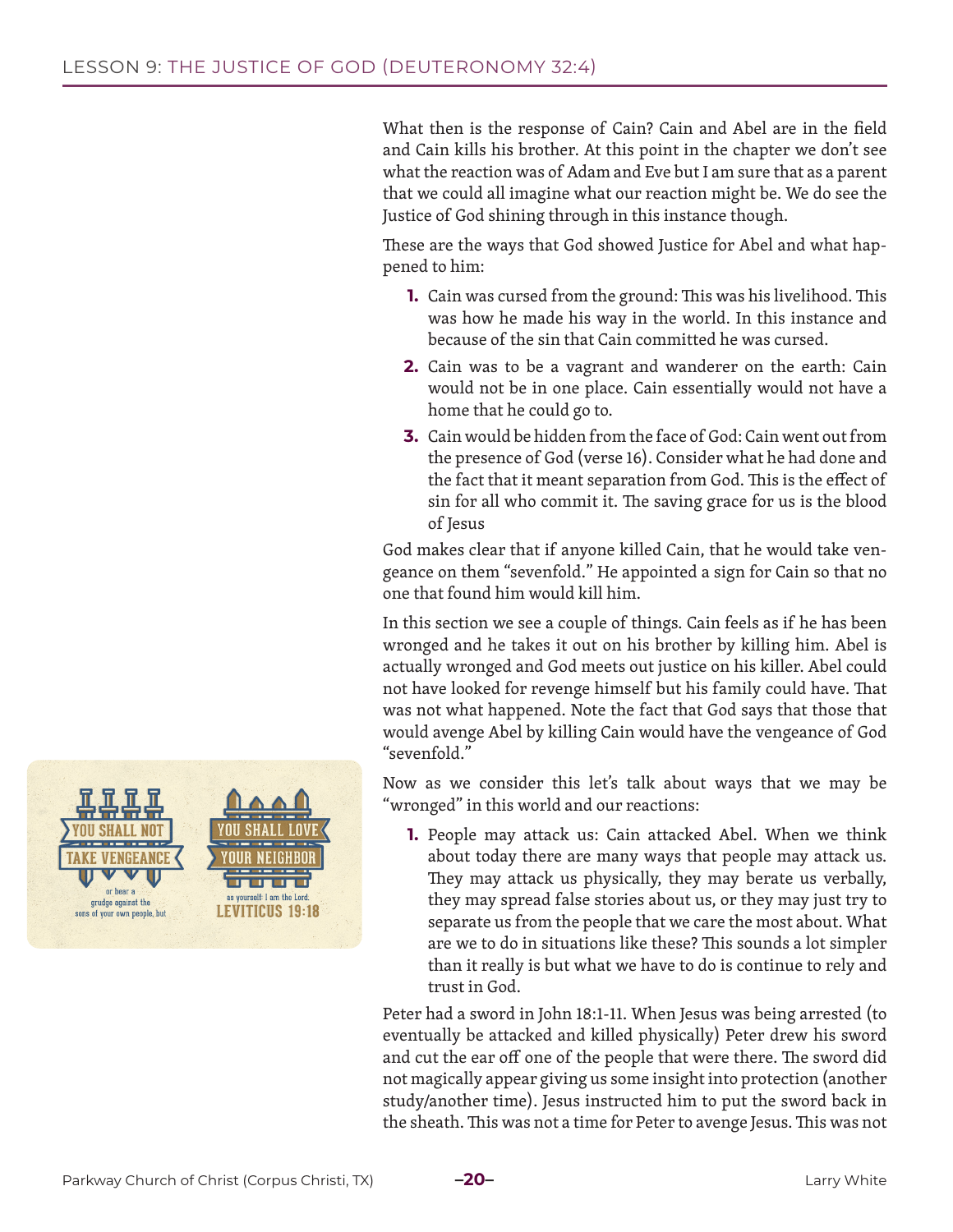a time for Peter to be offensive and take out those that would harm Jesus.

The thing is many of us "carry a sword." It is not for us to avenge when things go wrong or we feel that we have been wronged. As we have seen in Romans 12:19 and Proverbs 25 vengeance belongs to God.

- **2.** What should we do then? In Romans 12 and Proverbs 25 we see that we should do these things:
	- **a.** Never pay back evil with evil Be at peace with all men so much as it depends on you.
	- **b.** Be at peace with all men so much as it depends on you.
	- **c.** Never take you own revenge.
	- **d.** Treat your enemies well.
	- **e.** Do not be overcome with evil, but overcome evil with good.

I want to focus a few minutes on the last one that we see in that section. We see that we should not be overcome with evil, but overcome evil with good. This takes a lot of work on our part because there is a natural reaction that we may have to want revenge.

How then do we practically overcome evil with good? For that answer we go back to the beginning of Romans 12. In verse 2 the Romans are told not to be conformed to the world but to be transformed. This is a whole different way of thinking when you compare what our friends in the world may think.

So what does this accomplish then? It gives the Glory to God. I am reminded of Daniel Chapter 2 and the King's forgotten dream. The King wanted someone to first tell him the dream and then interpret it. Of course his magicians told him that this was impossible. After praying with his friends Daniel was able to do what this king asked. Daniel gave all the credit and glory to God for this and as a result the King praised the God of Daniel.

When we react to things differently than the world, when we leave room for the Justice of God instead of our own revenge we look completely different than the world. This may be an opening for you to give Glory to God. This may be your chance to be an example of overcoming evil with good. This kind of faith may even lead your enemies to God. And even if it doesn't, then you have been the Christian that you should have been.

**3.** What is the final answer to this question: In the book of Ecclesiastes we see wisdom. The wisdom of King Solomon. He covers several things throughout that book including the futility of life itself. He tells his readers in Chapter 9:10 that "whatever your hand finds to do, do it with all your might." I submit

ENGEANCE IS MII Romano